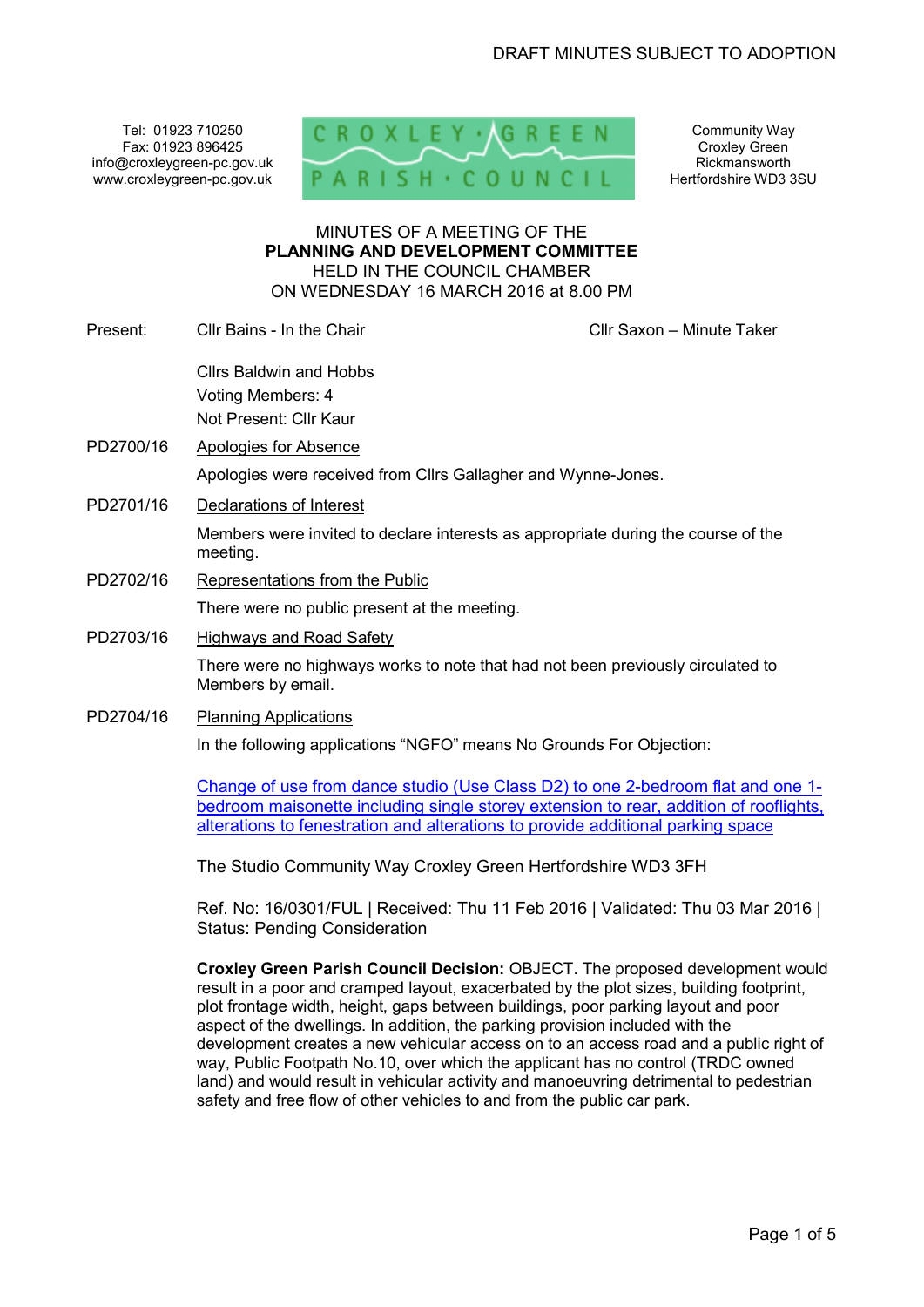Single storey side and rear extension

19 Frankland Close Croxley Green Hertfordshire WD3 3AR

Ref. No: 16/0387/FUL | Received: Fri 19 Feb 2016 | Validated: Tue 01 Mar 2016 | Status: Pending Consideration

## **Croxley Green Parish Council Decision: NGFO**

Single storey rear extension and first floor side extension; loft conversion including hip to Dutch hip roof extension, rear dormer and rooflight

18 Malvern Way Croxley Green Hertfordshire WD3 3QJ

Ref. No: 16/0411/FUL | Received: Tue 23 Feb 2016 | Validated: Wed 09 Mar 2016 | Status: Pending Consideration

## **Croxley Green Parish Council Decision: NGFO**

Proposed single storey front, side and rear extension

70 Malvern Way Croxley Green Hertfordshire WD3 3QD

Ref. No: 16/0439/FUL | Received: Fri 26 Feb 2016 | Validated: Mon 07 Mar 2016 | Status: Pending Consideration

#### **Croxley Green Parish Council Decision: NGFO**

Single storey rear extension

21 Scarborough Drive Croxley Green Rickmansworth Hertfordshire WD3 3FW

Ref. No: 16/0455/FUL | Received: Mon 29 Feb 2016 | Validated: Mon 29 Feb 2016 | Status: Pending Consideration

#### **Croxley Green Parish Council Decision: NGFO**

First floor front and side extension

17 Watford Road Croxley Green Rickmansworth Hertfordshire WD3 3DL

Ref. No: 16/0456/FUL | Received: Mon 29 Feb 2016 | Validated: Mon 29 Feb 2016 | Status: Pending Consideration

#### **Croxley Green Parish Council Decision: NGFO**

Single storey side and rear extension and roof alterations to existing single storey side extension

12 Valley Walk Croxley Green Hertfordshire WD3 3SY

Ref. No: 16/0457/FUL | Received: Tue 01 Mar 2016 | Validated: Tue 01 Mar 2016 | Status: Pending Consideration

#### **Croxley Green Parish Council Decision: NGFO**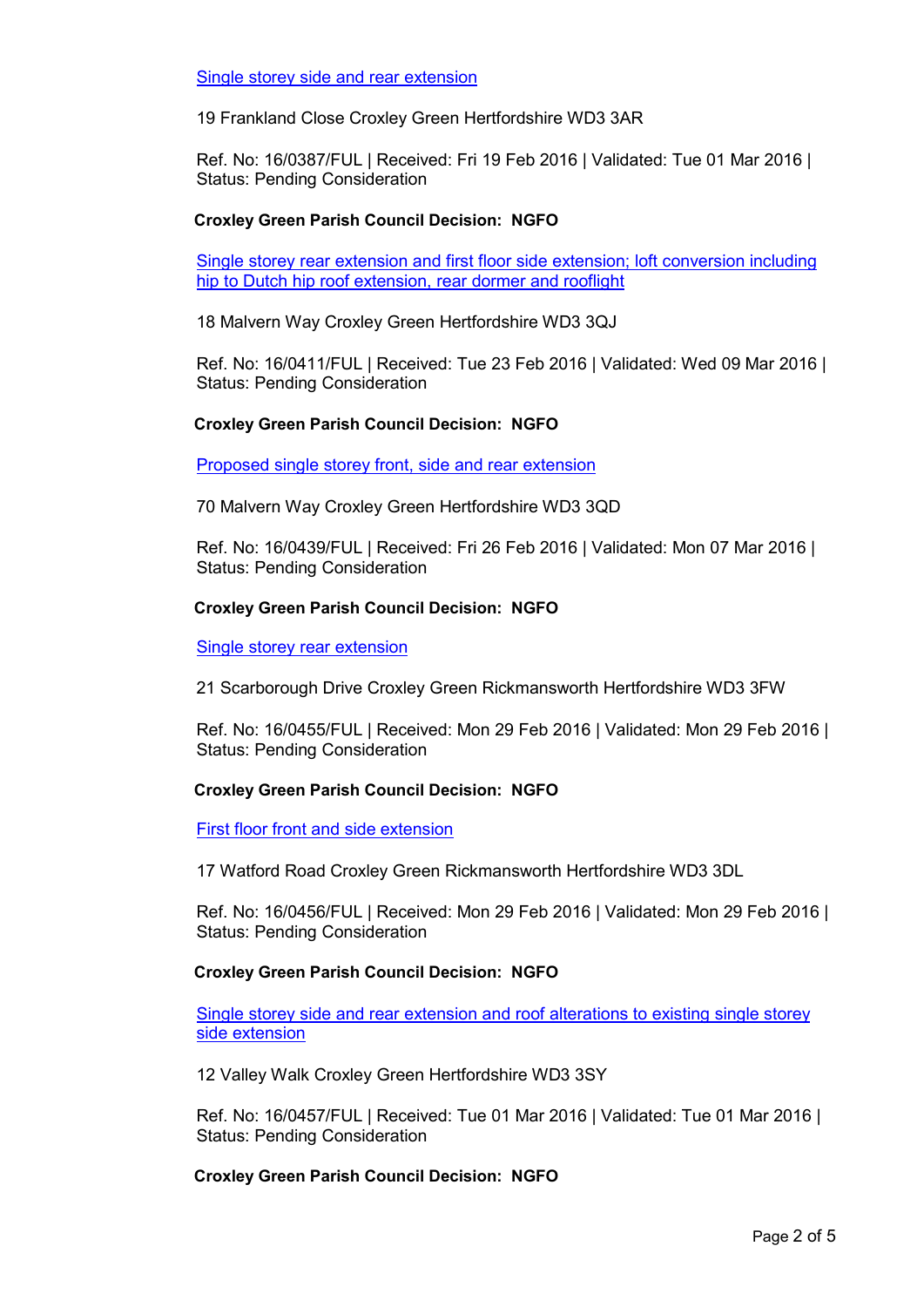Two storey side extension and single storey rear extension, and creation of additional parking to frontage

14 Sycamore Road Croxley Green Hertfordshire WD3 3TD

Ref. No: 16/0480/FUL | Received: Wed 02 Mar 2016 | Validated: Wed 09 Mar 2016 | Status: Pending Consideration

## **Croxley Green Parish Council Decision: NGFO**

Single storey side and rear extension

309 Baldwins Lane Croxley Green Rickmansworth Hertfordshire WD3 3LE

Ref. No: 16/0482/FUL | Received: Wed 02 Mar 2016 | Validated: Fri 11 Mar 2016 | Status: Pending Consideration

## **Croxley Green Parish Council Decision: NGFO**

First floor side extension and roof alterations to existing single storey garage

Little Elms 12 Green Lane Croxley Green Hertfordshire WD3 3HR

Ref. No: 16/0484/FUL | Received: Thu 03 Mar 2016 | Validated: Tue 08 Mar 2016 | Status: Pending Consideration

#### **Croxley Green Parish Council Decision: NGFO**

Part Retrospective: Increase ridge height of garage roofs on nos. 1 and 3; alterations to fenestration including replacement windows with French doors; installation of access hatches to roofs

1 - 3 Hollowtree Mews Croxley Green Hertfordshire

Ref. No: 16/0485/RSP | Received: Thu 03 Mar 2016 | Validated: Thu 10 Mar 2016 | Status: Pending Consideration

#### **Croxley Green Parish Council Decision: NGFO**

Conversion of garage to habitable accommodation including alterations to fenestration and alterations to rear extension

91 Byewaters Croxley Green Hertfordshire WD18 8WH

Ref. No: 16/0509/FUL | Received: Tue 08 Mar 2016 | Validated: Mon 14 Mar 2016 | Status: Pending Consideration

#### **Croxley Green Parish Council Decision: NGFO**

Part single, part two storey front extension and loft conversion including hip to gable enlargement, rear dormer window and front rooflights

4 Rugby Way Croxley Green Rickmansworth Hertfordshire WD3 3PH

Ref. No: 16/0512/FUL | Received: Tue 08 Mar 2016 | Validated: Tue 08 Mar 2016 |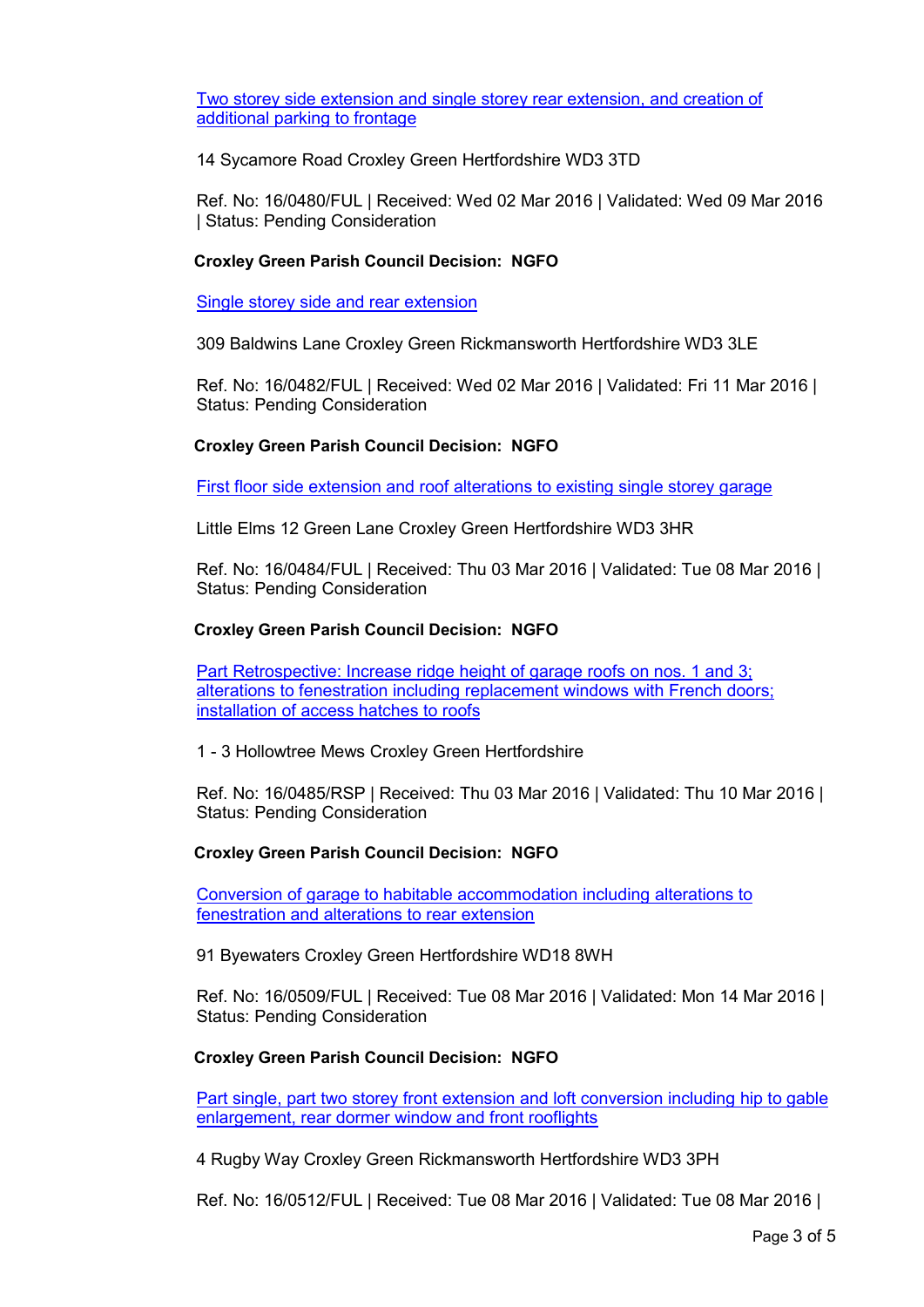Status: Pending Consideration

## **Croxley Green Parish Council Decision: NGFO**

Single storey side and rear extension

34 Dulwich Way Croxley Green Hertfordshire WD3 3PY

Ref. No: 16/0519/FUL | Received: Wed 09 Mar 2016 | Validated: Tue 15 Mar 2016 |

## **Croxley Green Parish Council Decision: NGFO**

# **Certificates of Lawfulness, Discharge of Conditions and Non-Material Amendments to planning applications – for Members information only**

Members noted the following applications:

Prior Approval: Single storey rear extension (depth 5.3 metres, maximum height 3.3 metres and eaves height 3.3 metres)

9 Yorke Road Croxley Green Rickmansworth Hertfordshire WD3 3DW

Ref. No: 16/0522/PDE | Received: Wed 09 Mar 2016 | Validated: Wed 09 Mar 2016 | Status: Pending Consideration

Prior Approval: Single storey rear extension (depth 5 metres, maximum height 3.6 metres and eaves height 2.9 metres)

93 Durrants Drive Croxley Green Rickmansworth Hertfordshire WD3 3NY

Ref. No: 16/0560/PDE | Received: Thu 10 Mar 2016 | Validated: Thu 10 Mar 2016 | Status: Pending Consideration

## PD2705/16 Recent Decisions by Three Rivers District Council

#### **APPROVED**

| <b>Application No:</b> | 16/0049/FUL                                                                                     |
|------------------------|-------------------------------------------------------------------------------------------------|
| Address:               | 66 Winton Drive Croxley Green Hertfordshire                                                     |
| Application:           | Two storey front porch infill extension and single storey and<br>part two storey rear extension |
| <b>CGPC Decision</b>   | <b>NGFO</b>                                                                                     |
| <b>TRDC Decision</b>   | Approved                                                                                        |
| <b>Application No:</b> | 16/0102/FUL                                                                                     |
| Address:               | 9 Harvey Road Croxley Green Rickmansworth                                                       |
| Application:           | Single storey rear extension                                                                    |
| <b>CGPC Decision</b>   | <b>NGFO</b>                                                                                     |
| <b>TRDC Decision</b>   | Approved                                                                                        |